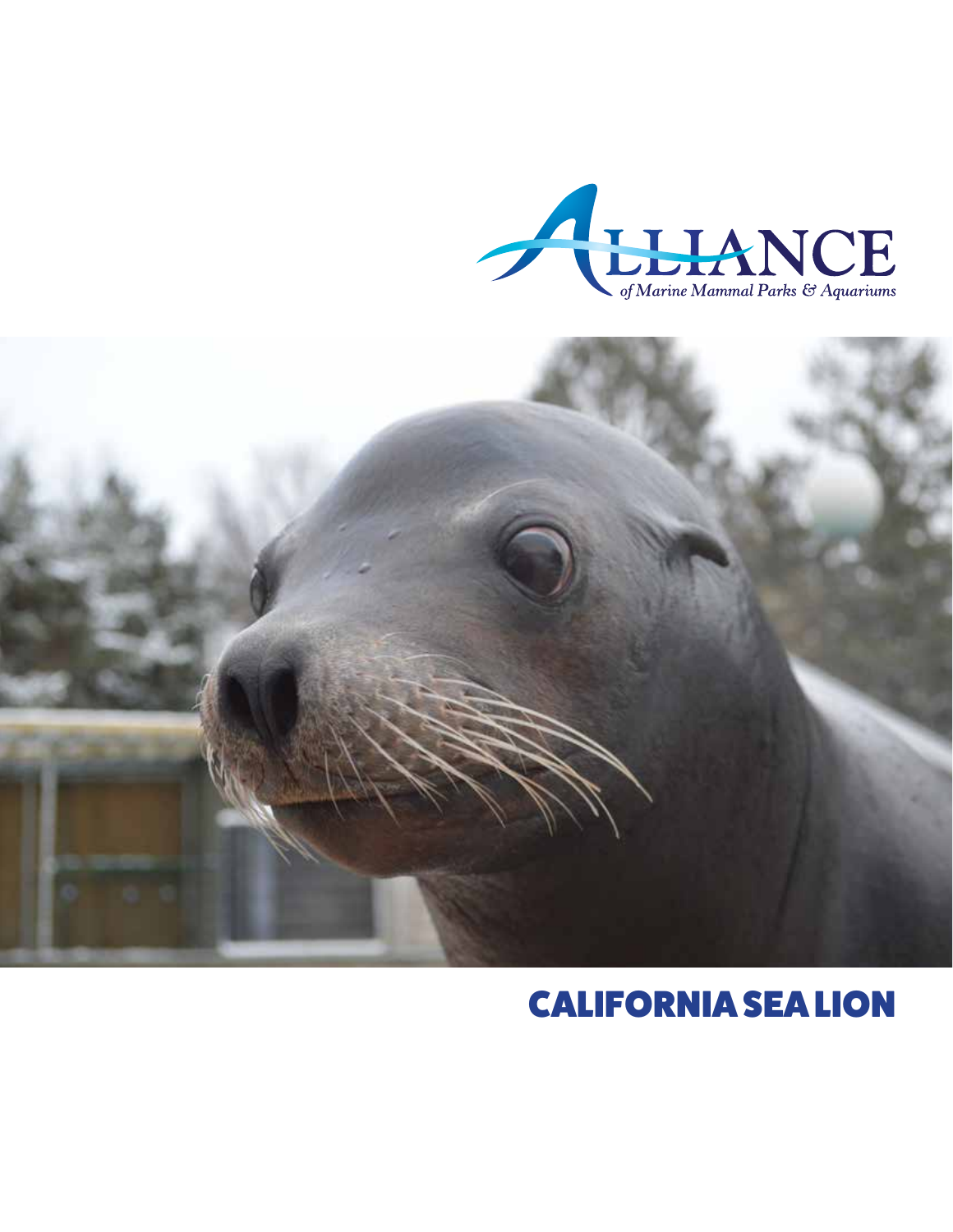

# SCIENTIFIC CLASSIFICATION

# **Order: Carnivora (Rice, 1998)**

# **Sub-order: Pinnipedia**

• Means "feather" or "fin footed." (in reference to the shape of their flippers)

Pinnipeds are characterized by large body size; presence of fur, blubber or both; fusiform bodies; ability to move around on land or ice; delayed implantation and superior diving abilities (Reynolds *et al.*, 1999).

# **Family: Otariidae**

2

Includes sea lions and fur seals

Characterized by ability to rotate the pelvis to bring the hind flippers under the body to permit walking or running on land, small external pinnae, and large pectoral flippers for propulsion in the water and sexual dimorphism and polygynous breeding (Reynolds *et al.*, 1999).

**Sub Family: Otariinae**  Sea Lions. (Sub Family Arctocephalinae includes the Fur Seals) (Reynolds *et al.*, 1999; Rice, 1998).



© 2017 Alliance of Marine Mammal Parks & Aquariums FACT SHEET: **California Sea Lion**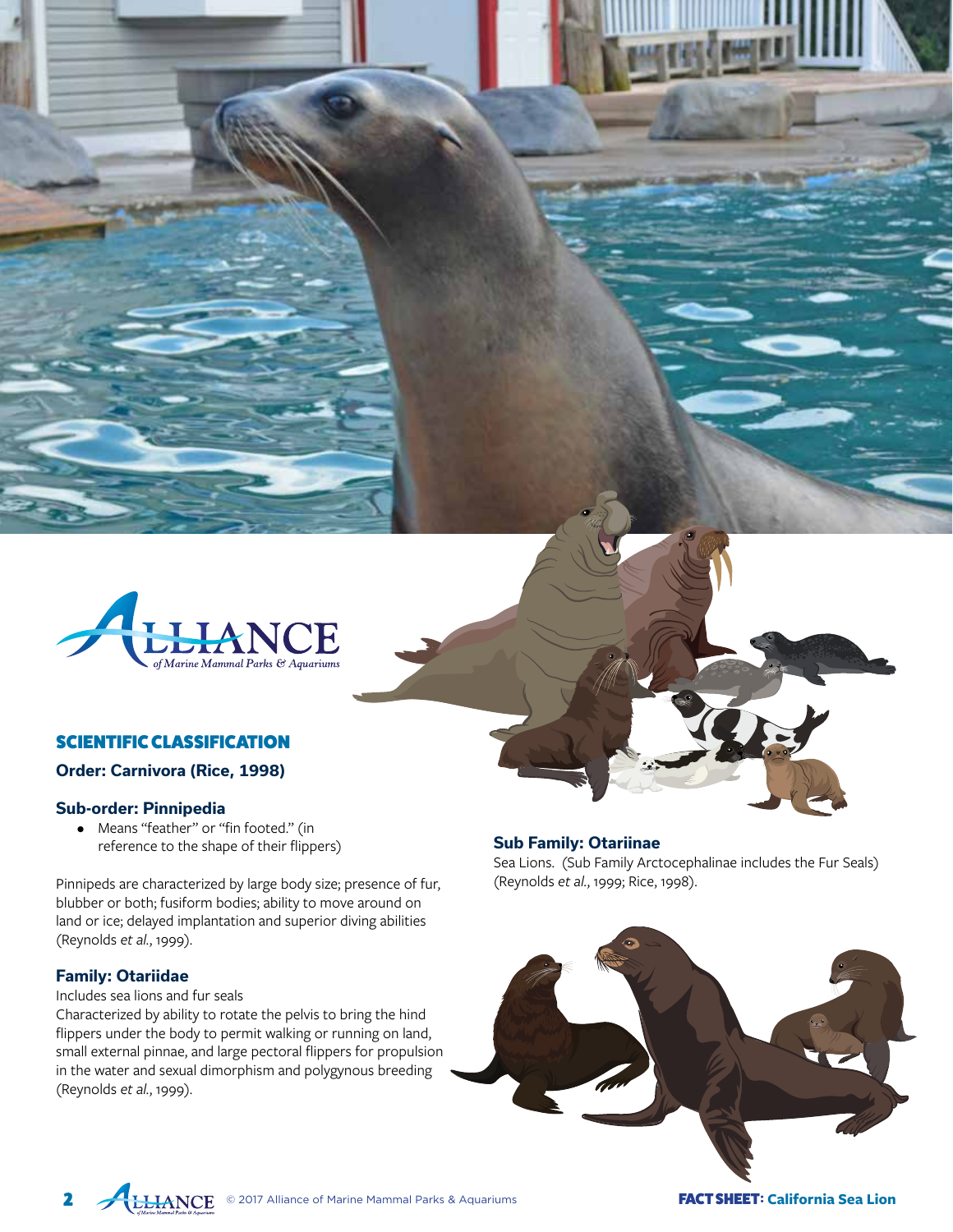# **Genus: Zalophus**

Genus refers to the large sagittal crest on the skull of an adult male (Reeves *et. al.*, 1992).

## **Species: californianus**

Indicating their range. The other species in the Genus Zalophus are *Z. wollebaeki* (Galapagos) and *Z. japonicus* (Japan, (Extinct)) (Rice, 1998).



# FOSSIL RECORD

All pinnipeds evolved from a common carnivore ancestor approximately 25 million years ago and diverged into the current families 15 million years ago (10 million years later). Their carnivore ancestor has not been identified yet, but may have been bear- or otter-like (Boness and Bowen, 1996).

# **DISTRIBUTION**

Prince William Sound in Alaska to Chiapas, Mexico. However, the main breeding grounds are the Channel Islands in California and islands off the Pacific coast of Baja in Mexico as well as in the Gulf of California. Males migrate more than the females (Heath and Perrin, 2009).

# HABITAT

California sea lions living in temperate and tropical climates inhabit a variety of substrates on islands and along the mainland. These include cobblestone and sandy beaches, sloping rock outcroppings and rock platforms, emergent offshore tidal rocks, rocky shorelines with large boulders and rubble, sandbars and mudflats, sheltered crevices and sea-caves, and tide pools. California sea lions can also be found on man-made structures like piers, jetties, offshore buoys and oil platforms (Reidman, 1990).

California Sea Lions breed on sandy beaches and rocky areas on remote islands. These habitats range from temperate to tropical regions (Heath and Perrin, 2009).

# POPULATION

Total for species in 2012 is estimated at 296,750 (Caretta, *et.al.*, 2013)



# DIET

The animals hunt a wide variety of prey. In Southern California: market squid (*Loligo opalescens*), northern anchovy (*Engraulis mordax*), Pacific whiting (*Merluccius planipes*), rockfish (*Sebastes sp.*), jack mackerel (*Trachurus symmetricus*), Pacific mackerel (*Scomber japonicas*) and blacksmith (*Chromis punctipinnis*) (Heath and Perrin, 2009; Lowry et al., 1986; Lowry and Carretta, 1999). Myctophids, sardines (*Sardinops caeruleus*), cutlass fish (*Trichiurus nitens*), octopus (*Octopus sp.*), cusk eels (*Aulopus bajacali*), anchoveta (*Cetengraulis mysticetus*), grunts (*Haemulopsis sp.*), squids (*Loliolopsis diomedeae*) and various bass (*Pronotogrammus eos*, *Pronotogrammus multifasciatus*, and *Hemanthias sp.*) in the Gulf of California (Heath and Perrin, 2009; Garcia-Rodriguez and Aurioles-Gamboa, 2003; Mellink and Romera-Saavedra, 2005). Known prey species consumed by the California sea lion include: Pacific lamprey (*Entosphenus tridentatus*), Pacific herring (*Clupea harengus pallasi*), northern anchovy (*Engraulis mordax*), salmon (*Oncorhynchus sp.*), plainfin midshipman (Porichthys notatus), Pacific hake (Merluccius productus), Pacific tomcod (*Microgadus proximus*), jacksmelt (*Antherinopsis californiensis*), white croaker (*Genyonemus lineatus*), jack mackerel (*Trachurus symmetricus*), rockfish (*Sebastes sp.*), rex sole (*Glyptocephalus zachiris*) , slender sole (*Lyopsetta exilis*), English sole (*Parophrys ventulus*), and squid (*Loligo opalescens*), (Best 1963); (Antonelis and Fiscus, 1980)

Based on records of adult California sea lions at SeaWorld, 5–8 percent of their body weight (15-40 pounds) is eaten in a day (SeaWorld, Inc.). http://seaworld.org/en/animal-info/animalinfobooks/california-sea-lion

# **MIGRATION**

During the breeding season (May–July), almost the entire population is found south of 34o Latitude (National Marine Fisheries Service, 1978). Beginning in mid-July, a portion of the male population migrates northward. (Antonelis and Fiscus, 1980).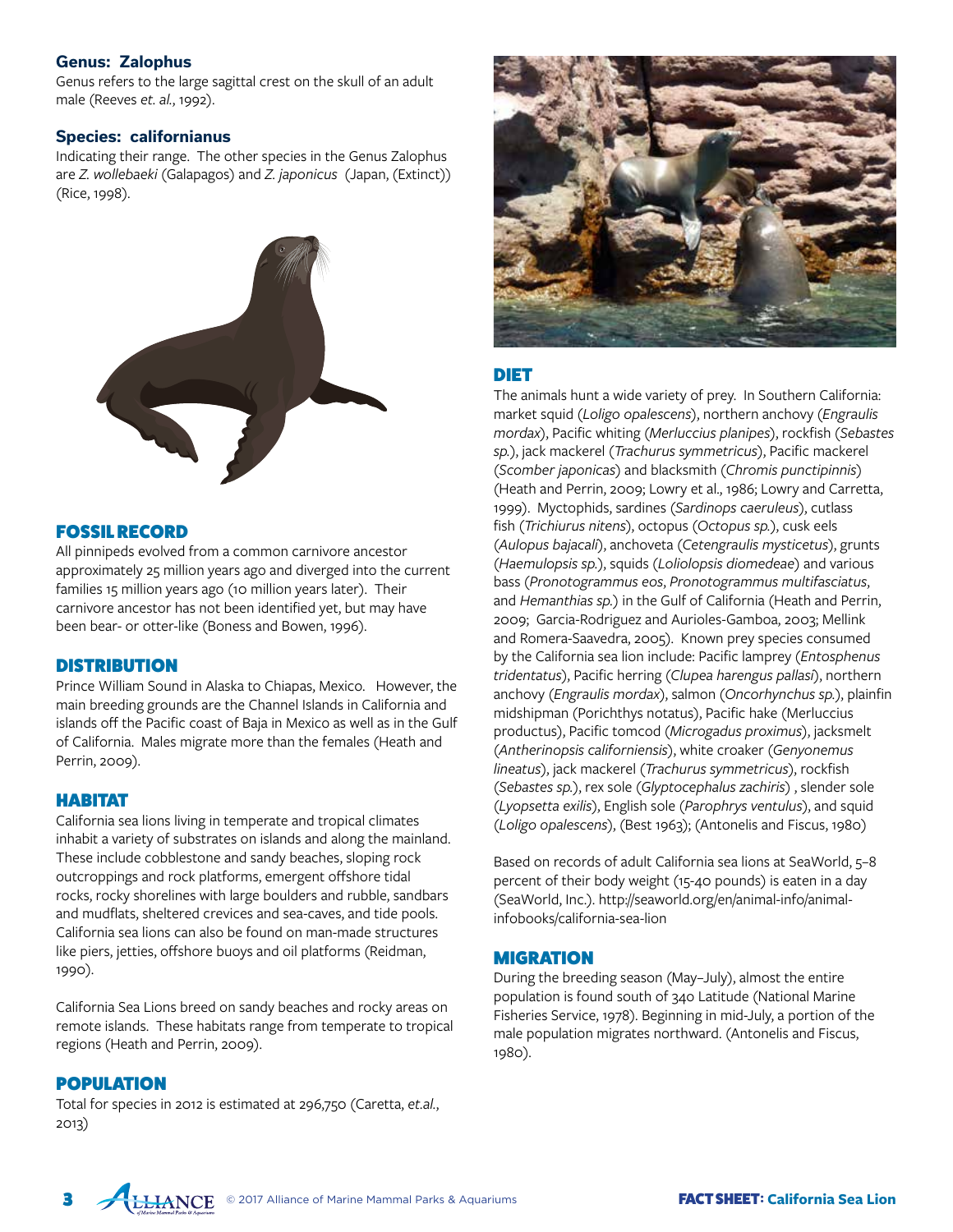

# ANATOMY AND PHYSIOLOGY **Coat**

Newborn sea lions are dark brown to black until they molt to a tawny brown (4–6 months of age). Females remain this color. Male coats darken as they age. Males also range in color from light brown to black. The fur of California sea lions appears darker when wet (Heath and Perrin, 2009).

## **Flippers**

4

The species is characterized by relatively short hind flippers and by foreflippers that have hair on the dorsal surface from the insertion of the limb down to the first or second digit (Antonelis and Fiscus, 1980).

California sea lions use an up and down sweeping motion with their front flippers to propel themselves through the water (Feldkamp, 1987 and Godfrey, 1985). The foreflippers resemble the front limbs of terrestrial, land mammals but are adapted for swimming (English 1976a and English 1976b). Sea lions use their rear flippers for steering and maneuverability when swimming. Both sets of flippers are used for locomotion on land. (Godfrey, 1985)

California sea lions groom by scratching with their rear flippers, rubbing their bodies with their front flippers and rubbing on rocks or other sea lions. Sometimes they rub down their vibrissae just after coming out of the water (Peterson and Bartholomew, 1967). The animals have three claws or nails on their flippers that they use to scratch their bodies (Peterson and Bartholomew, 1967).

## **Head**

Males have an obvious sagittal crest that distinguishes them from females. It first appears on the skull of five-year-old males (Schusterman and Gentry, 1971). The hair on the forehead is much lighter than the rest of the body (Reeves et. al., 2002). The sagittal crest is usually topped with white fur (Heath and Perrin, 2009).

## **Pinnae**

California sea lions have reduced (small) pinnae or ear flaps over each ear (Holt and Schusterman, 2007).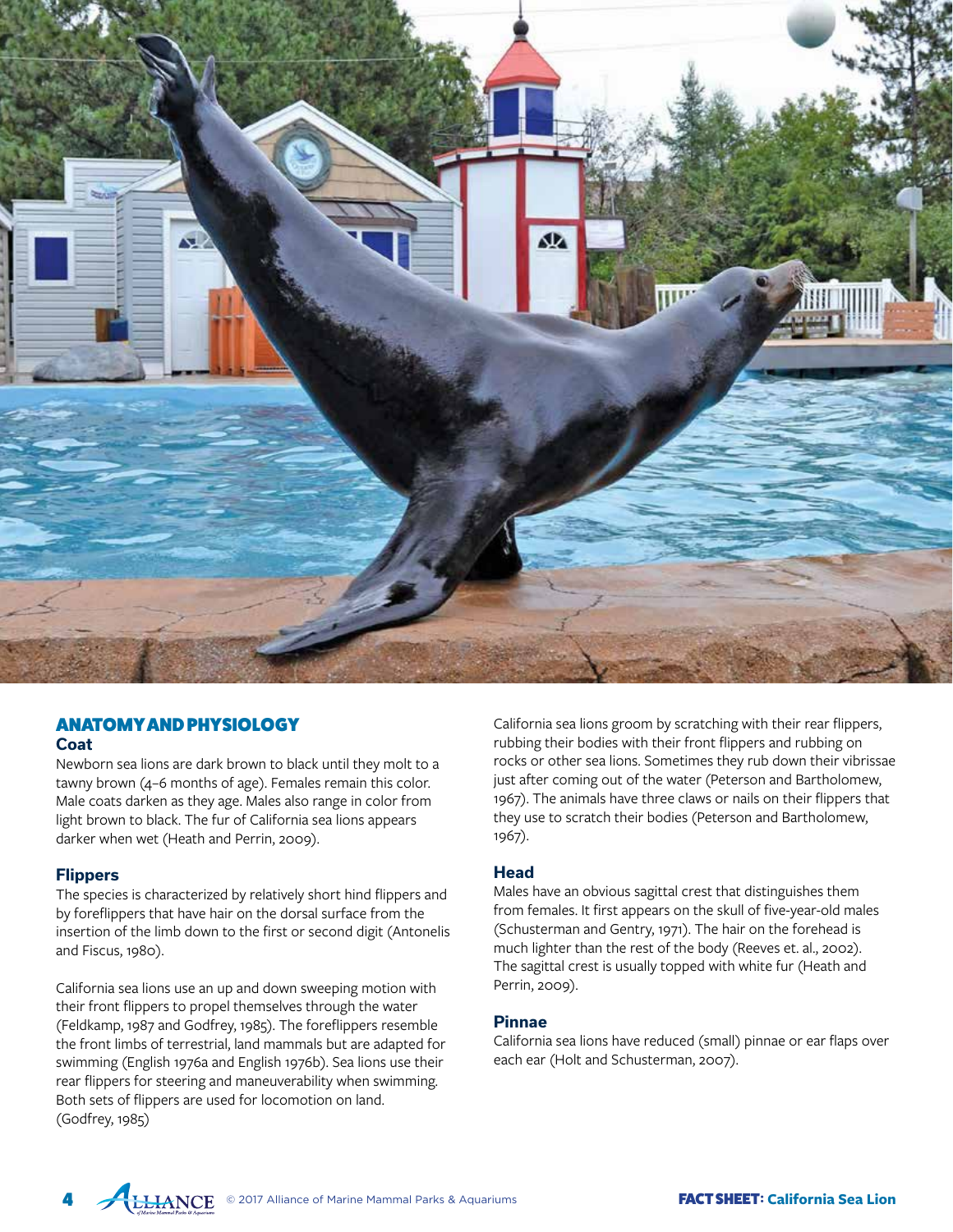

#### **Vibrissae**

California sea lions have 38 vibrissae (whiskers) on either side of their face, (Dehnhardt and Ducker, 1996. These vibrissae are attached to muscles. Each one is supplied with nerves (Stephens *et al*., 1973). Sea lions use their sensitive vibrissae to explore objects in their environment. Vibrissae can be used to sense vibrations as well as give the sea lion information about objects (size and shape) through active touch (Dehnhardt and Ducker, 1996).

#### **Size Difference**

California sea lions are highly sexually dimorphic, meaning males and females differ in size, color and weight. (Heath and Perrin, 2009)

#### **Maximum Adult Male Length in the Wild**

Male California sea lions can reach a maximum length of seven feet, 10 inches (2.4m) (Reeves *et. al*., 2002) (Heath and Perrin, 2009).

#### **Average Adult Male Weight in the Wild**

Males weigh, on average, 770 pounds (350kg) (Heath and Perrin, 2009).

#### **Maximum Adult Male Weight in the Wild**

Male California sea lions can reach a maximum weight of 858 pounds (390kg) (Reeves *et. al.*, 2002).

#### **Maximum Adult Female Length in the Wild**

Females can reach a maximum length of six feet and seven inches (2m) (Reeves *et. al.*, 2002).

#### **Average Adult Female Weight in the Wild**

Females generally weigh close to 220 pounds (100kg) (Heath and Perrin, 2009).

#### **Maximum Adult Female Weight in the Wild**

Female California sea lions can reach a maximum weight of 242 pounds (110kg) (Reeves *et. al.*, 2002).

#### SENSORY SYSTEMS **Hearing**

When underwater, sea lions have a hearing range of approximately 100 Hz to 35 kHz with best sensitivity between 1 and 20 kHz (Schusterman *et al.*, 1972; Mulsow *et al.*, 2011).

When out of the water, sea lions hear in a range of approximately 100 Hz to 30 kHz. Their peak out of water hearing range is in the region of 10–20 kHz (Reichmuth *et al.*, 2013).

#### **Vision**

California sea lions can see underwater about as well as they do on land. When out of the water, their vision is quite sharp under moderate illumination, but poor under low illumination (Schusterman, 1981).

## **Color Vision**

Research suggests that California sea lions have dichromatic color vision, a form of color blindness. They appear to be able to discriminate colors in the blue-green part of the color spectrum, which could be a physiological adaptation to their aquatic coastal habitat (Griebel and Schmid, 1992).

## **Tapetum Lucidem**

California sea lions have one of the most highly developed tapeta among mammals. This ability enhances vision in dim light by reflection of light passing through the retina back into the photoreceptor outer segments (Miller *et al.*, 2010). (This is likened to cat's eyes, which glow at night when light is shined on them).



## **Smell (Olfaction)**

California sea lions have a sense of smell used in a variety of social situations on land, which is important in mating. (Yu *et al.*, 2010). Smell also plays a significant role in mother-pup recognition. (Schusterman *et al.*, 1992).

## **Taste (Gustation)**

California sea lions have a sense of taste. Their ability to detect sour flavor is about the same as humans. They also sense salty and bitter flavors, though with lower sensitivity than humans. They cannot detect the sweet flavor of sugars (Friedl *et al.*, 1990).

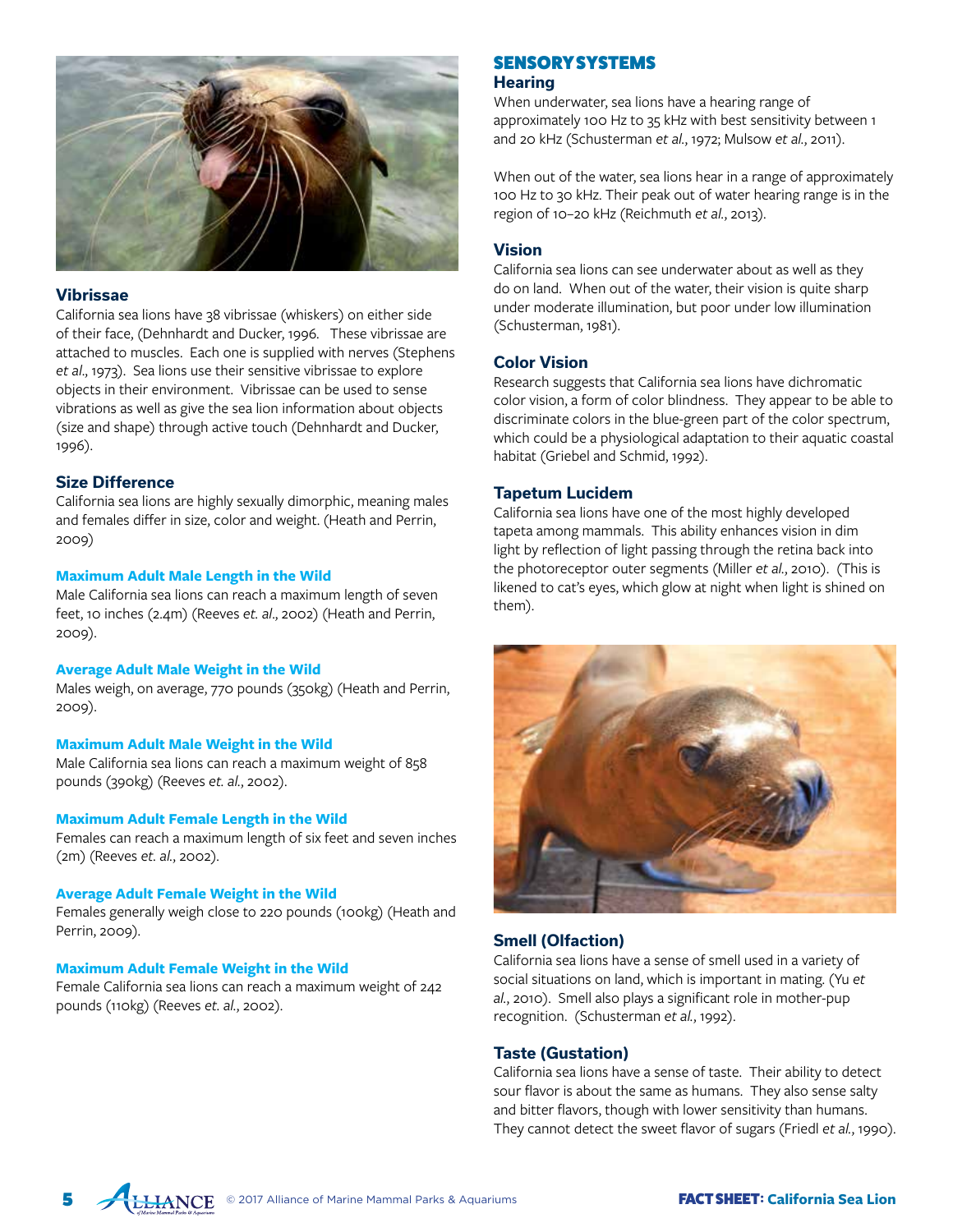## **Touch**

Sea lions often group together on land in tightly clumped groups. Sometimes they are even seen piled on top of each other (this type of behavior is referred to thigmotaxic behavior) (Riedman, 1990). Also, See Vibrissae



# SWIMMING, DIVING AND THERMOREGULATION

#### **Swimming**

Reported swimming speed for California Sea Lions was observed at 2.7 to 3.5 m/s (about 6 - 8mph). (Feldkamp, 1987).

#### **Diving**

California sea lions are relatively shallow and short-duration divers (Feldkamp *et al.*, 1989).

#### **Average Dive Duration**

The average dive time for California sea lions is 1.5-2.8 minutes (Feldkamp *et al.*, 1989).

#### **Maximum Dive Duration (and Breath Hold)**

Dives can last for a maximum of about 10 minutes (Feldkamp *et al.*, 1989).

#### **Average Dive Depth**

California sea lions dive, on average, to depths of 66 feet (20m) to 164 feet (50m) (Feldkamp et al., 1989).

#### **Maximum Dive Depth**

They can dive to a maximum of about 900 feet (274m) (Feldkamp et al., 1989).

## **Thermoregulation**

Sea lions are equipped with thick blubber layers that insulate them and allow them to maintain their body temperature in the water. To cool off, sea lions may enter the water or wet their bodies and then cool through evaporation.

Sea lions also employ a variety of postures for thermoregulation. When the weather is cool and they are in the shade, sea lions may lie with their flippers tucked under their bodies, reducing the amount of their body surface area exposed to the cold. When they need to cool off, they may raise one flipper in the air or go into the water with a flipper raised. Their furless flippers allow sea lions to have a great deal of surface area through which to give off excess heat (Odell, 1974). Although equipped with sweat glands, sea lions do not sweat in response to high temperatures. Instead, they use postures to cool off and increase blood flow to their extremities (Whittow *et al.*, 1972).



# BEHAVIOR **Social Behavior**

Play behavior is common among pinnipeds, especially between juveniles. Play behaviors include body surfing, rough-and-tumble play while swimming, romping, wrestling, twisting and grabbing at one another with their mouths. Sometimes, young California sea lions will chase, taunt and bite at the flippers of scuba divers. Sea lion pups also play with their prey, tossing it and then catching it. They have also been seen making toys out of objects like kelp and rocks (Reidman, 1990).

California sea lions are intelligent and adaptable animals. They can recognize individuals through sight, sound and scent. They are gregarious, but the only obvious social bond exists between mothers and pups (Heath and Perrin, 2009).

California sea lions can be found living near elephant seals, harbor seals and Steller sea lions (Peterson and Bartholomew, 1967).

#### **Vocalizations**

California sea lions are one of the most vocal pinnipeds. They use various sounds primarily to repel or attract other sea lions by identifying the caller's species, sex, age and location. This can also be used to identify certain individuals (Schusterman *et al*., 1992). Males bark incessantly during the breeding season (Peterson and Bartholomew, 1967). See also, maternal behavior.

#### **Posture**

Males engage in territorial boundary displays using stereotypical postures. They might stare directly at another animal, open their mouth, shake their head or fall prostrate on the ground (Schuesterman and Gentry, 1971).

**FACT SHEET: California Sea Lion FACT SHEET: California Sea Lion** 

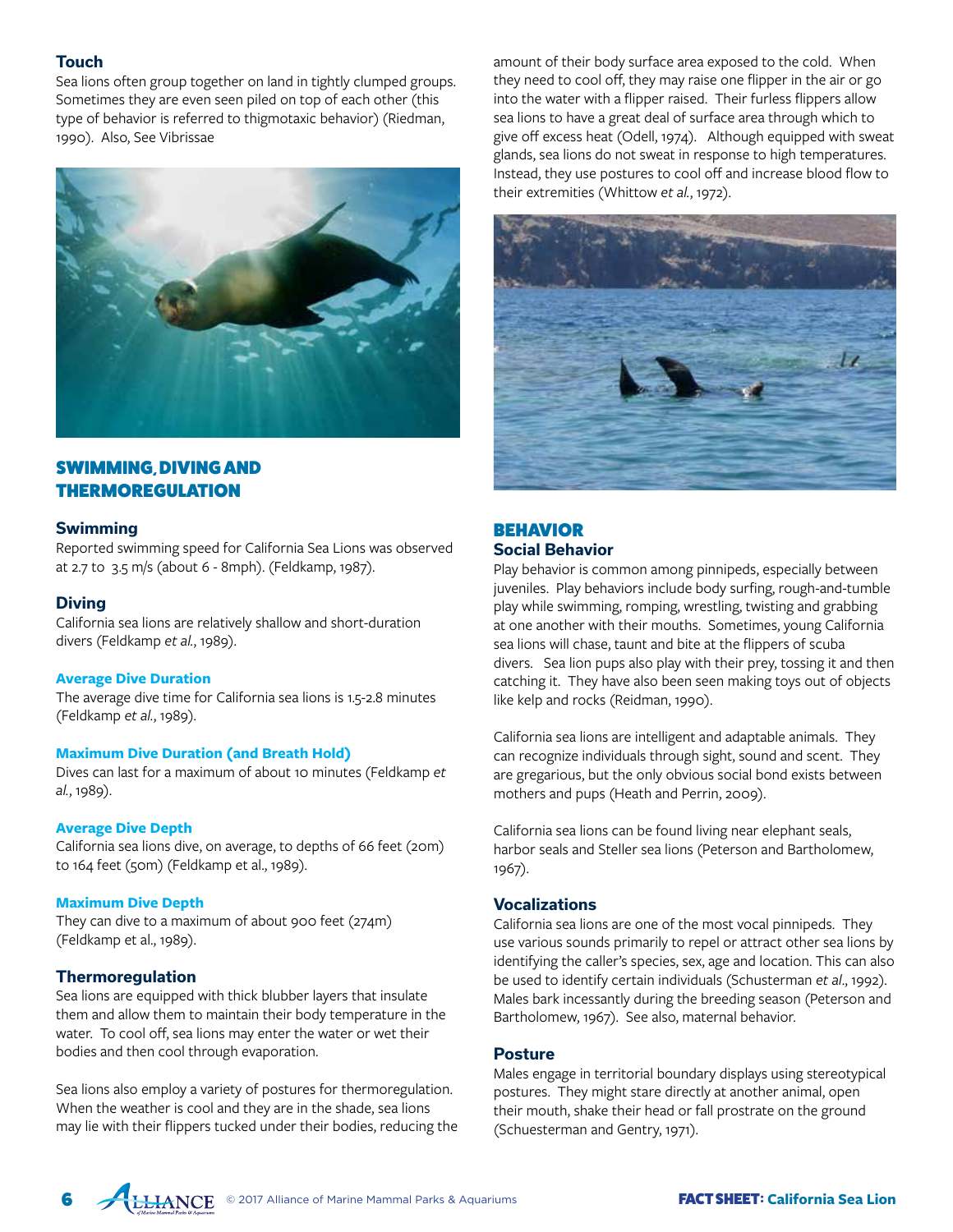

#### **Sleep**

Sea lions are seen sleeping on land in various positions, usually on the tummy with all four flippers tucked under them. They also sleep on their sides and have been seen sleeping or resting on their foreflippers with their nose in the air, comfortably balanced (Peterson and Bartholomew, 1967).

# REPRODUCTION AND MATERNAL CARE **Mating Season**

Male and female California sea lions arrive at onshore breeding sites to mate and give birth from May to August, though the majority of births occur in June. Males are most territorial in June and July. Sea lions tend to return to the same breeding sites year after year (Peterson and Bartholomew, 1967).

## **Birth**

Pregnant females give birth to a single pup a few days after coming ashore throughout May and June (Heath and Perrin, 2009). As with other pinniped species, female sea lions usually give birth to one pup per year (Boness and Bowen, 1996). The greatest numbers of pups are born the first week of June, generally on land in rocky areas (Odell, 1975).

Sixty-three percent of pups are born head-first, but pups have also been born successfully tail-first and in other positions. The average length of labor, delivery and then passage of the placenta is 91 minutes (Odell, 1975).



The umbilical cord breaks during delivery (Peterson and Bartholomew, 1967; Odell, 1975).

## **Weight at Birth**

At birth, pups weigh 13–20 pounds (6-9kg) (Heath and Perrin, 2009).

## **Mating**

Females come into estrus, or heat, about two weeks after giving birth and can again become pregnant (Peterson and Bartholomew, 1967). Mating usually occurs 15-30 days after giving birth (Odell, 1975). Females signal they are receptive by lying prone on the ground and rubbing on the male. Courtship usually lasts a few minutes, but can last an hour or longer. The female terminates mating by biting the neck of the male and pulling free. Females only engage in one mating session. Mating can occur on land or in shallow or deep water. (Peterson and Bartholomew, 1967), but 60 percent of mating occurs in the water (Odell, 1975).

## **Gestation**

Since mating occurs 15–30 days after pupping, and pups are born predominantly in May and June, it would appear that sea lions carry their pups (gestation) for just under a year. However, California sea lions exhibit delayed implantation. Although the egg is fertilized, it does not implant and began developing until mid-October and sea lions actually produce a new pup in about seven to eight months (Odell, 1975. Greig *et al.*, 2007).

## **Male Territorial Behavior**

Males establish territories along the coast where the females are congregated. Boundaries are not well defined but territories can also include ocean waters. Females can move freely through the territories, but males will defend their territories against rival males. The ratio of males to females in the breeding area averages 1:14. Younger males or males who are pushed out of the breeding site congregate on separate beaches. Males maintain territories for an average of 27 days (Odell, 1975).

Males on established territories bark incessantly (Peterson and Bartholomew, 1967). Studies have shown these vocalizations have different meanings depending on the rate of barking. Some barks indicate impending aggression when an intruder approaches a territory. Other barks act as an advertisement for breeding purposes (Schusterman, 1977). When an intruding male crosses the boundary of the territory, a fight occurs. Usually, one male physically shoves the other out of the territory. Sometimes biting occurs. These fights rarely lead to severe injury because the animals' well-padded chest and neck protect them from most of the bites (Peterson and Bartholomew, 1967).

## **Migration after Breeding**

After the breeding season, some males migrate north as far as Alaska. Females generally remain within 90 miles (150 km) of the breeding rookeries (Greig *et al.*, 2007).

## **Maternal Care**

California sea lion pups nurse from their mothers 15 to 30 minutes after birth (Schusterman *et al.*, 1992). Females stay at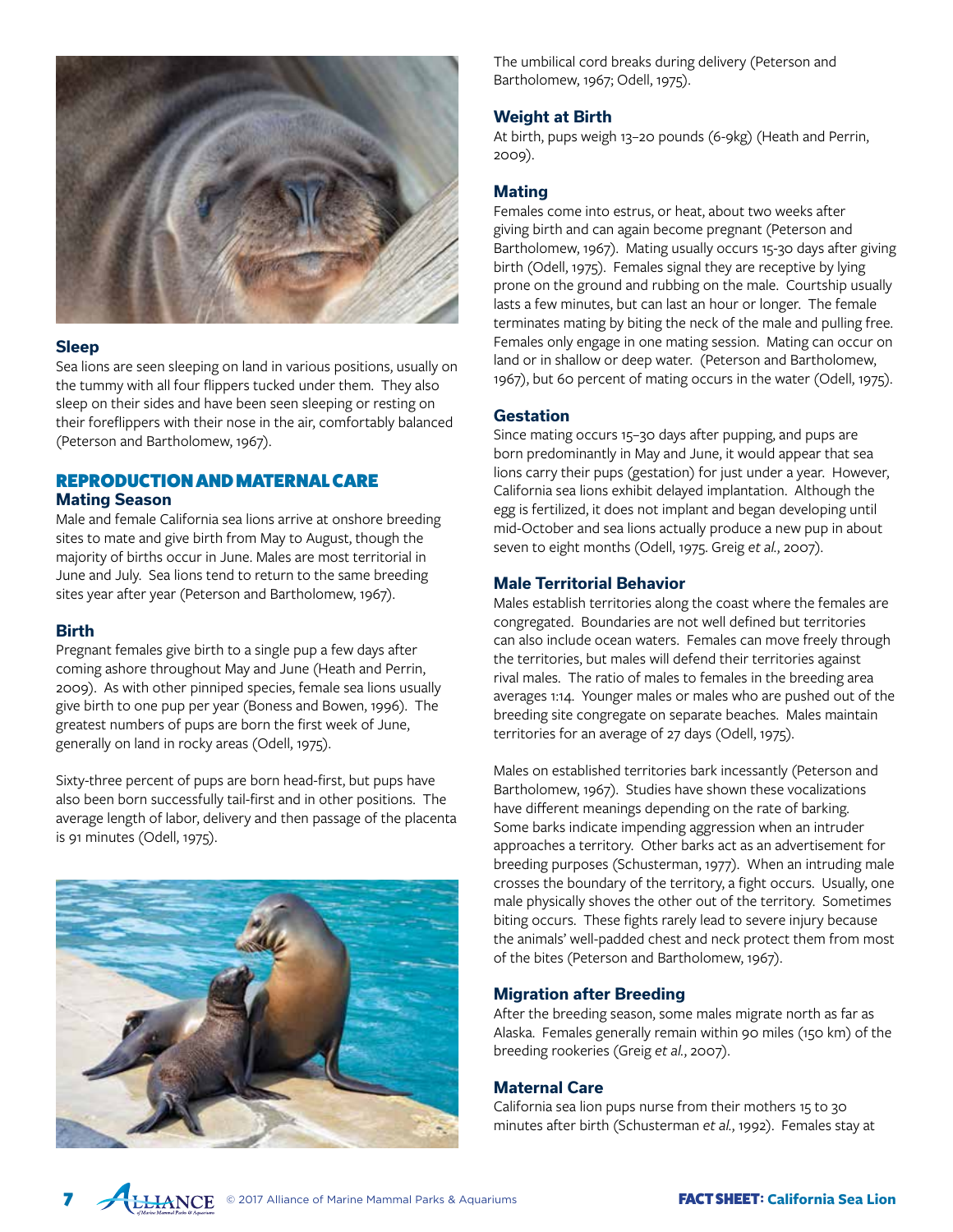the rookery and nurse their pups for the first eight days after the pup is born, then, they go out to sea to forage for food. Foraging trips last an average of 2.5 days and then nursing bouts last about 1.4 days (Oftedal *et al.*, 1987). When females return to the busy rookery, they locate their pups with what is called a "pup attraction call". This call is established shortly after birth when the mother and pup call to one another and the pup imprints on its mother's distinct call. Once reunited, mother and pup sniff one another and use scent to recognize each other (Schusterman *et al.*, 1992). At about three months of age, the pup begins to follow its mother on foraging trips (Schusterman *et al.*, 1992).

While females look for secluded spots to whelp, they form groups with their pups. The females are gregarious and sometimes aggressive with one another. Females guard their pups and threaten intruders that get too close (Peterson and Bartholomew, 1967).

# **Daily Nursing Duration**

Once its mother begins foraging for food, a sea lion pup will usually nurse, on average, every third day. On those days, pups suckle for about 10 minutes every 2.4 hours for a total of 1.8 hours per day. This nursing averages out to 0.6 hours per day (Oftedal *et al.*, 1987; Boness and Bowen, 1996).

#### **Nursing Period**

Nursing lasts just under a year, generally six to 11 months (Oftedal *et al.*, 1987; Greig *et al.*, 2007).

## **Milk Composition**

California sea lion milk is 22 to 44 percent fat (Oftedal *et al.*, 1987).



# LONGEVITY AND MORTALITY

The median life expectancy of juvenile California sea lions born in North American zoological parks and aquariums is two to three times longer, depending on gender, than the life expectancy of juvenile sea lions in the wild.

Current scientific data show that the median life span for a male California sea lion in the wild is 7.7 years. For a female in the wild, the median life span is 11.5 years. (Hernandez-Camacho, et al, 2008) The median life expectancy of a one-year-old California sea lion born in a zoological park or aquarium is 23.5 years.

## PREDATORS AND NATURAL THREATS

In the wild, sea lions can face starvation, infection, predation by sharks and killer whales, toxic phytoplankton blooms and human impacts (Heath and Perrin, 2009). During a ten year survey of live California sea lion strandings, multiple causes were determined. Malnutrition was the cause of the highest percentage of stranding. Parasites and climate change due to El Niño events were often associated with the cause of the malnutrition. The disease leptospirosis was the second most common cause of the strandings. The third most common cause was trauma, predominately caused by humans shooting the animals. Entanglement in marine debris, shark bites and propeller wounds were also factors. Other causes of sea lion stranding and mortality include peritonitis, abscesses, pneumonia, pleuritis, septicemias, cystitis, central nervous system infections, other various diseases/infection, renal failure, prolapsed uterus, congenital defects, domoic acid toxicity and cancer (Greig *et al.*, 2005).

## **CONSERVATION Domoic Acid**

Certain algae produce toxins. One, domoic acid, is produced by the diatom (algae), *Pseudo-nitzschia*, and is fast becoming problematic for California sea lions. Domoic acid is water soluble and concentrates in organisms when they eat the algae. Sardines and anchovies, two common prey for sea lions, can be contaminated with this toxin.

Typically, this toxin is found at low levels. However, when conditions are right, harmful algae blooms can occur with more frequency and in larger areas. In addition, there is currently better reporting and monitoring of the blooms and a better understanding of and research into domoic acid effects on organisms in the food web. Human impacts—such as global climate change, pollution, overfishing and transport of contaminated seafood—may aggravate the problems.

In 1998, 400 sea lions stranded along the central California coast and testing indicated that all had been exposed to domoic acid. Domoic acid interferes with the animals' normal neurological functioning. Symptoms include loss of appetite, seizures, periods of lethargy, vomiting, muscle twitching, head weaving, ataxia and abnormal behavior (Goldstein *et al.*, 2007 and Van Dolah, 2000).

If a stranded sea lion has had limited exposure to domoic acid, the animal can be rehabilitated and released back into the wild. However, if a sea lion has long-term exposure causing brain damage, they are not good candidates for release as they will likely not survive (Denise Greig, personal communication, 3/3/2012).

#### **Marine Debris**

California sea lions can become entangled in a whole host of marine debris. Entanglement and ingestion of fishing line is a significant problem for the animals. In addition, rubber bands, plastic packing straps and fishing nets and hooks all can contribute to injury and death if the animals ingest or are entangled in these objects (Raum-Suryan *et al.*, 2009).

**FACT SHEET: California Sea Lion FACT SHEET: California Sea Lion** 

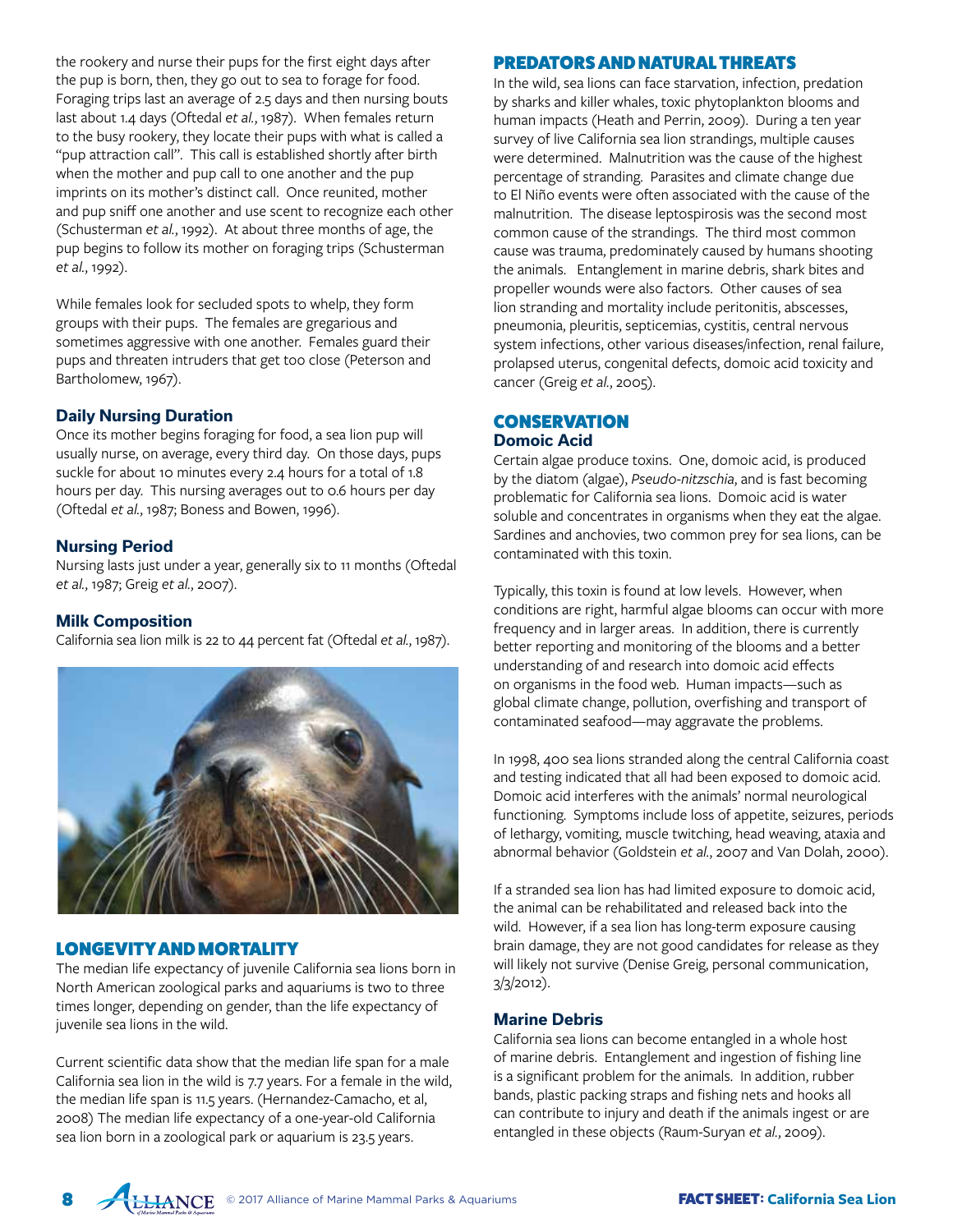

#### **Competition for Resources**

In 2008, NOAA Fisheries Service authorized three states; Idaho, Washington and Oregon to "permanently remove" sea lions eating endangered salmon and trout that congregate at the Bonneville Dam on their way to spawning areas in the Columbia River. "Permanent removal" meant euthanizing the large adult males or permanently placing them in a zoological park or aquarium. NOAA authorized the states to remove up to 93 sea lions per year until 2016. The agency authorized the removal of the animals after various non-lethal deterrent efforts (i.e. firecrackers, rubber bullets, boat chasing) failed. (NOAA, 2014)

Between 2008 and 2010, 40 California sea lions were removed (30 lethal removals and 10 relocations; Carretta *et al.* 2013). In 2011, no California sea lions were euthanized at Bonneville Dam (Stansell *et al.* 2011). In 2012, Oregon and Washington's request for lethal removal authority of California sea lions under Section 120 of the Marine Mammal Protection Act was granted. The authorization allows the states to remove up to 93 California sea lions a year. In 2012, one California sea lion was relocated and 11 were euthanized (Stansell *et al.* 2012). The states removed four California sea lions in 2013 (Stansell *et al.* 2013).



9

#### REFERENCES

Antonelis Jr., G.A. and C.H. Fiscus. 1980. Pinnipeds of the California Current. California Cooperative Oceanic Fisheries Investigations Report. 21: 68-78.

- Berta, A., and J.L. Sumich. 1999. Marine Mammals: Evolutionary Biology. Academic Press: San Diego, CA. (2005 edition available)
- Best, E.A. 1963. Contribution to the biology of the Pacific hake, *MerIuccius productus* (Ayres). California Cooperative Oceanic Fisheries Investigations .<br>Report. 9: 51-56.
- Boness, D.J. and W.D. Bowen. 1996. The evolution of maternal care in pinnipeds. Bioscience. 46(9): 645-654.
- Carretta, J.V., E. Oleson, D.W. Weller, A.R. Lang, K.A. Forney, J. Baker, B. Hanson, K. Martien, M.M. Muto, M.S. Lowry, J. Barlow, D. Lynch, L. Carswell, R.L. Brownell Jr.,D.K. Mattila and M.C. Hill. 2013. U.S. Pacific Marine Mammal Stock Assessments: 2012. U.S. Department of Commerce, NOAA Technical Memorandum, NOAA-TM-NMFS-SWFSC-504, 379 p. http://swfsc.noaa.gov/uploadedFiles/Divisions/PRD/Programs/Coastal\_ Marine\_Mammal/2012%20Pacific%20SARs%20Final%20file%20size%20 reduced.pdf
- Dehnhardt, G. and G. Ducker. 1996. Tactual discrimination of size and shape by a California sea lion (*Zalophus californianus*). Animal Learning and Behavior. 24(4): 366-374.
- English, A.W. 1976. Limb movements and locomotor function in the California sea lion (*Zalophus californianus*). Journal of Zoology, London. 178: 341-364.
- English, A.W. 1977. Structural correlates of forelimb function in fur seals and sea lions. Journal of Morphology. 151: 325-352.
- Goldstein, T., J.A.K. Mazet, T.S. Zabka, G. Langlois, K.M. Colegrove, M. Silver, S. Bargu, F. Van Dolah, T. Leighfield, P.A. Conrad, J. Barakos, D.C. Williams, S. Dennison, M. Haulena, and F.M.D Gulland. 2007. Novel sympomatology and changing epidemiology of domoic acid toxicosis in California sea lions (*Zalophus californianus*): an increasing risk to marine mammal health. Proceedings of the Royal Society B. 275: 267-276.
- Feldkamp, S.D. 1987. Swimming in the California sea lion: Morphometrics, drag and energetics. Journal of Experimental Biology. 131: 117-135.
- Feldkamp, S.D., R.L. DeLong, and G.A. Antonelis. 1989. Diving patterns of California sea lions, *Zalophus californianus*. Canadian Journal of Zoology. 67: 872- 883.
- Friedl, W.A., P.E. Nachtigall, P.W.B. Moore, N.K.W. Chun, J.E. Haun, R.W. Hall and J.L. Richards. 1991. Taste reception in the Pacific bottlenose dolphin (*Tursiops truncatus gilli*) and the California sea lion (*Zalophus californianus*). In Sensory Abilities of Cetaceans. J. Thomas and R. Kastelein, Eds. Plenum Press, New York: 447-454.

© 2017 Alliance of Marine Mammal Parks & Aquariums FACT SHEET: **California Sea Lion**